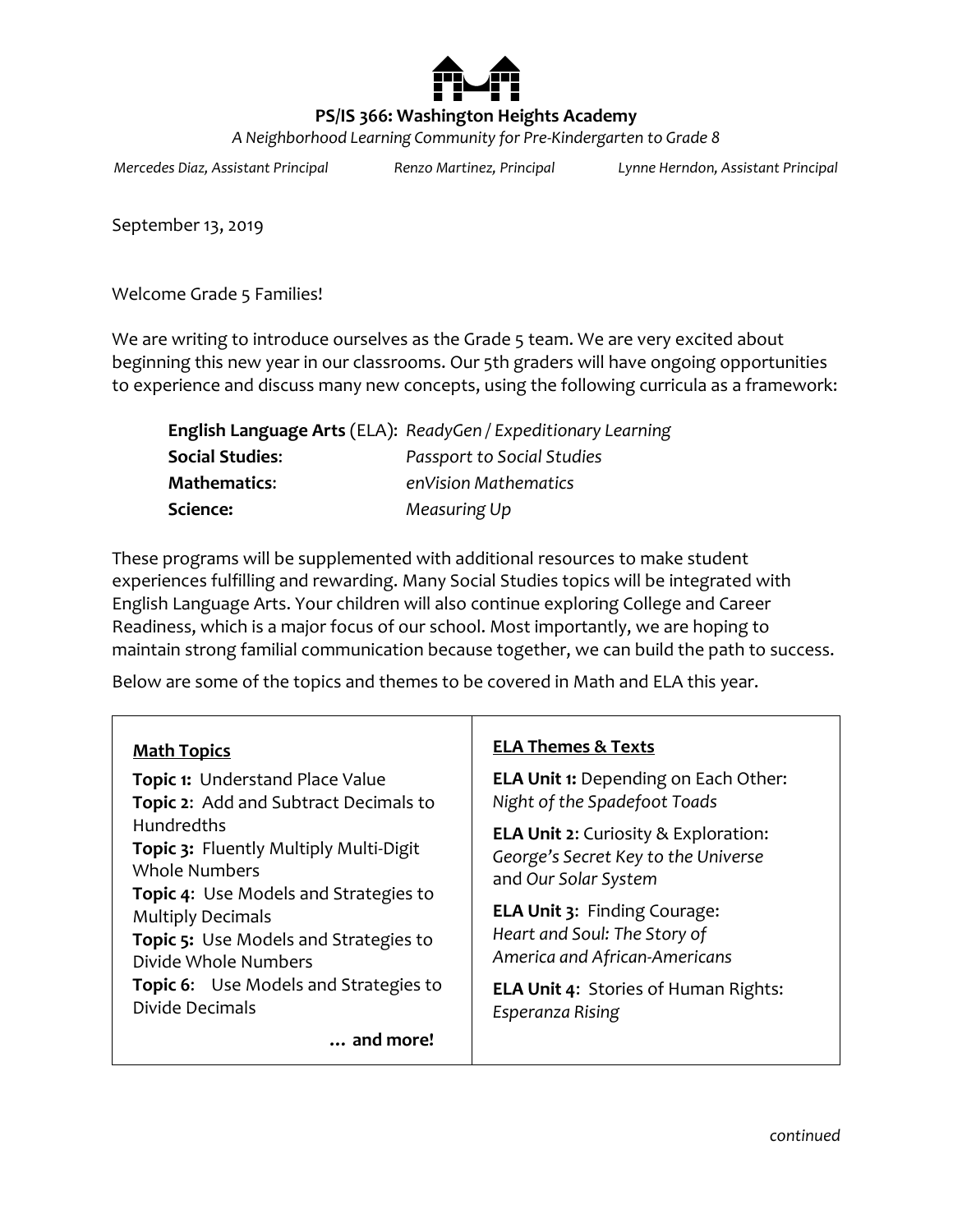### **Academic Expectations**

Students will have many opportunities not only to master the content but also to demonstrate what they have learned. Units of study will include the following:

- **Pre- and post-assessments to show how students have grown from beginning** to end of the unit
- Daily homework checks and regular quizzes to assess student learning throughout the unit
- **FIGUARE:** Frequent written assignments in all content areas to reinforce and extend student learning
- Collaborative learning activities in which students work in groups, share knowledge, clarify misunderstandings, and support each other's mastery of the learning targets
- Special projects through which students may express individual understandings and interpretations

# **Classroom Expectations**

To achieve success in learning and achieve their highest potential, your child is expected to be on time, to come to class prepared with all supplies, and to pay close attention every day. Students are expected to be active participants, use class time efficiently to complete tasks, and complete all home assignments. Students are also expected to conduct themselves appropriately and responsibly, and adhere to classroom and school rules and procedures set by the school's behavioral system.

We are looking forward to working with you this year to support your child's progress and to celebrate their growth. Please feel free to contact us with any questions or concerns regarding your child or the class. Also, know that we are available, by appointment, on Tuesdays (2:45-3:15). If you wish to meet with us, we can accommodate you as long as you send us a note phone or call in advance.

Sincerely,

**Ms. Moreno** morenomath93@gmail.com **Ms. Rivera** [crivera000@aol.com](mailto:crivera000@aol.com) (3 zeros) **Ms. Donato** [ddonato159@hotmail.com](mailto:ddonato159@hotmail.com)



# **Open School Night**

# **Wednesday, September 25**

*Please come and learn more about curriculum and instruction, classroom expectations, special events, and how we can make this a successful school year for all of our students.*